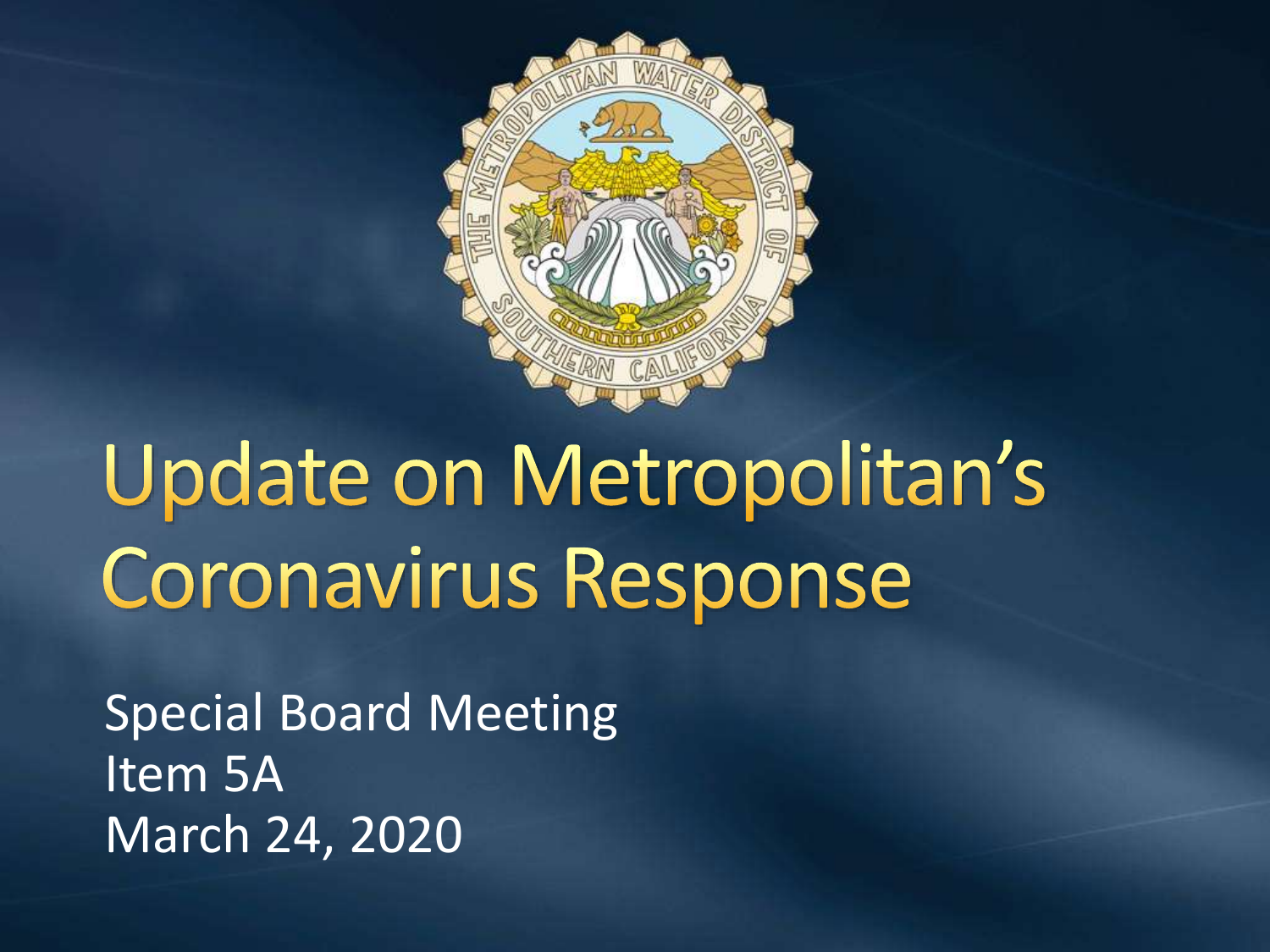## **COVID-19 Overview**

- Federal and State public health emergencies ۰ declared
- State and multiple counties have issued "Stay Home" orders
	- **Conduct 2 Services** Conducter Services Conducts Conducts Conducts Conducts Conducts Conducts Conducts Conducts Conducts Conducts Conducts Conducts Conducts Conducts Conducts Conducts Conducts Conducts Conducts Conducts Co
- As of March 23, 2020 the CDC reports 39,262 confirmed cases in the U.S. and 1,468 in CA
- Metropolitan is encouraging employees to self ۰ isolate as necessary, following CDC protocols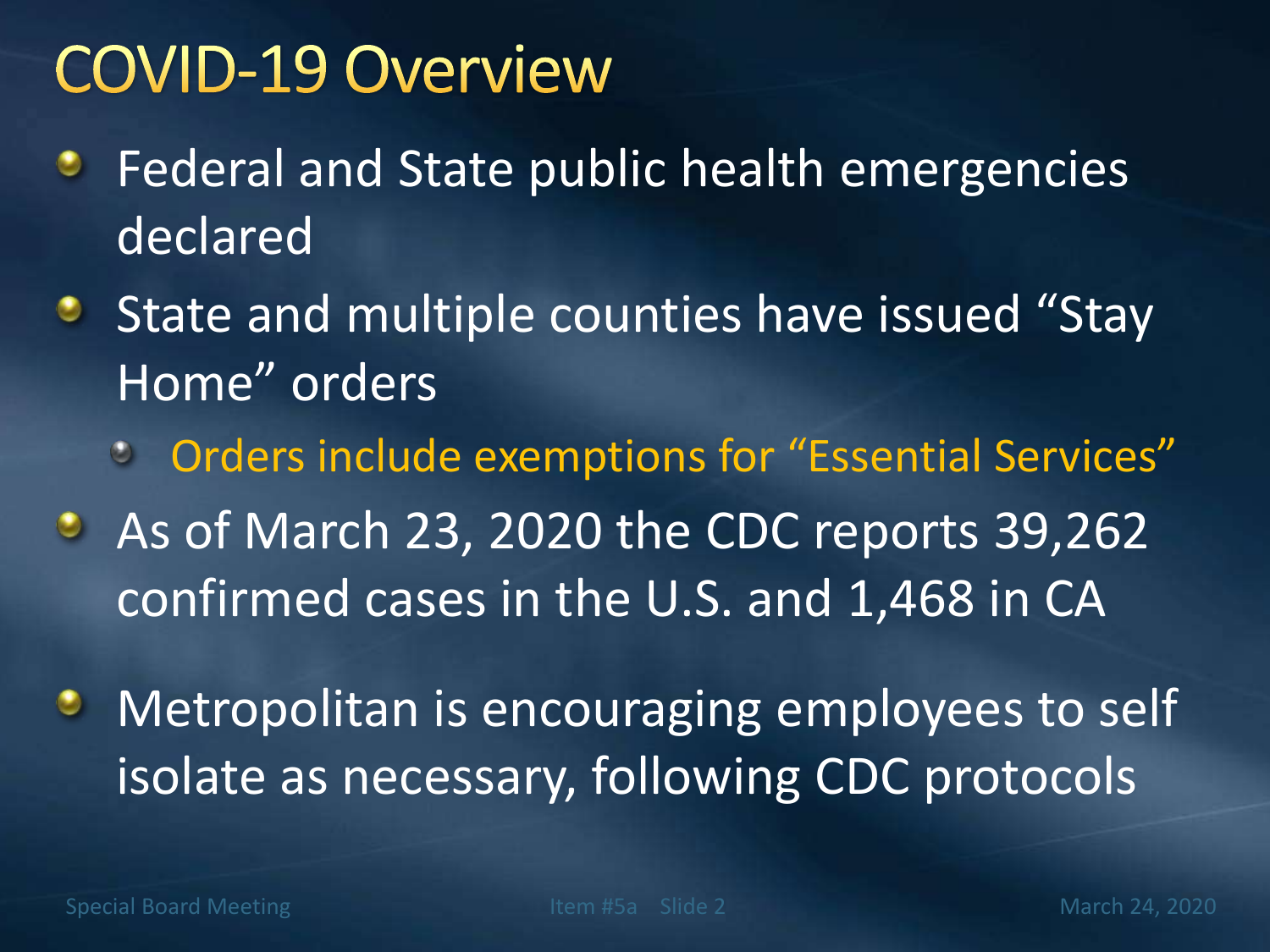#### **General Status**

- Metropolitan provides an "Essential Service" under ٥ State and Federal definitions
	- Work to continue in support of this service while  $\bullet$ prioritizing safety of employees
- Employees working based on three categories: ۰
	- Operations in field/reporting to facilities (49%)  $\bullet$
	- Working remotely/teleworking (45%)  $\bullet$
	- Paid administrative leave (6%)
- Some employees may rotate in and out of paid admin leave in order to reduce exposure

Special Board Meeting The Item #5a Slide 3 March 24, 2020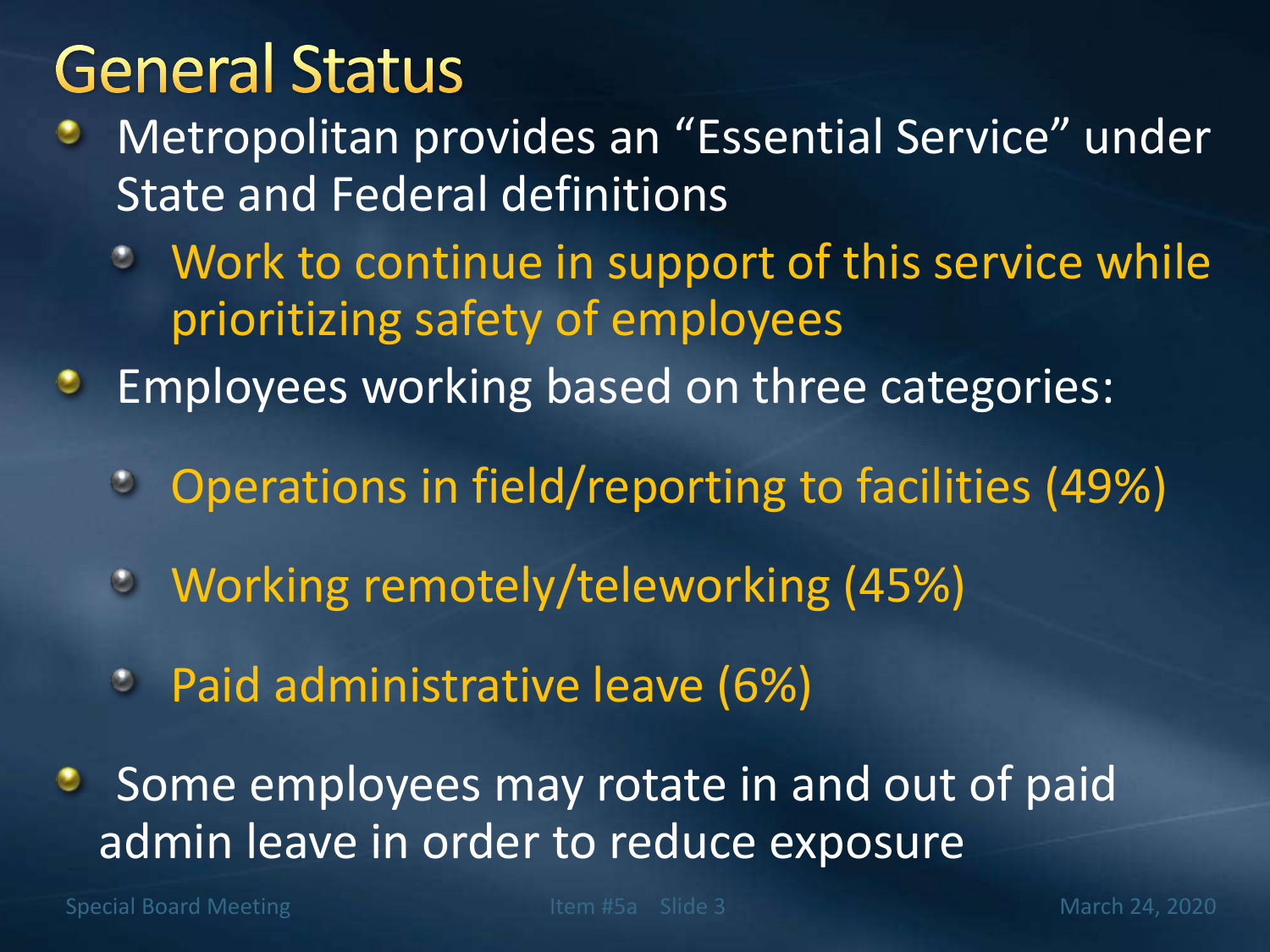## **General Status**

EOC activated at Level-2 in a virtual fashion ٠

- Meeting remotely and using WebEOC software
- Teleworking capability likely to increase in coming ۰ weeks
- Cost tracking of paid admin leave using new  $\bullet$ timekeeping code
- Adequate chemical and fuel storage  $\bullet$ 
	- Low water demands mean chemical storage  $\bullet$ lasts longer
	- Vendors continuing service at this time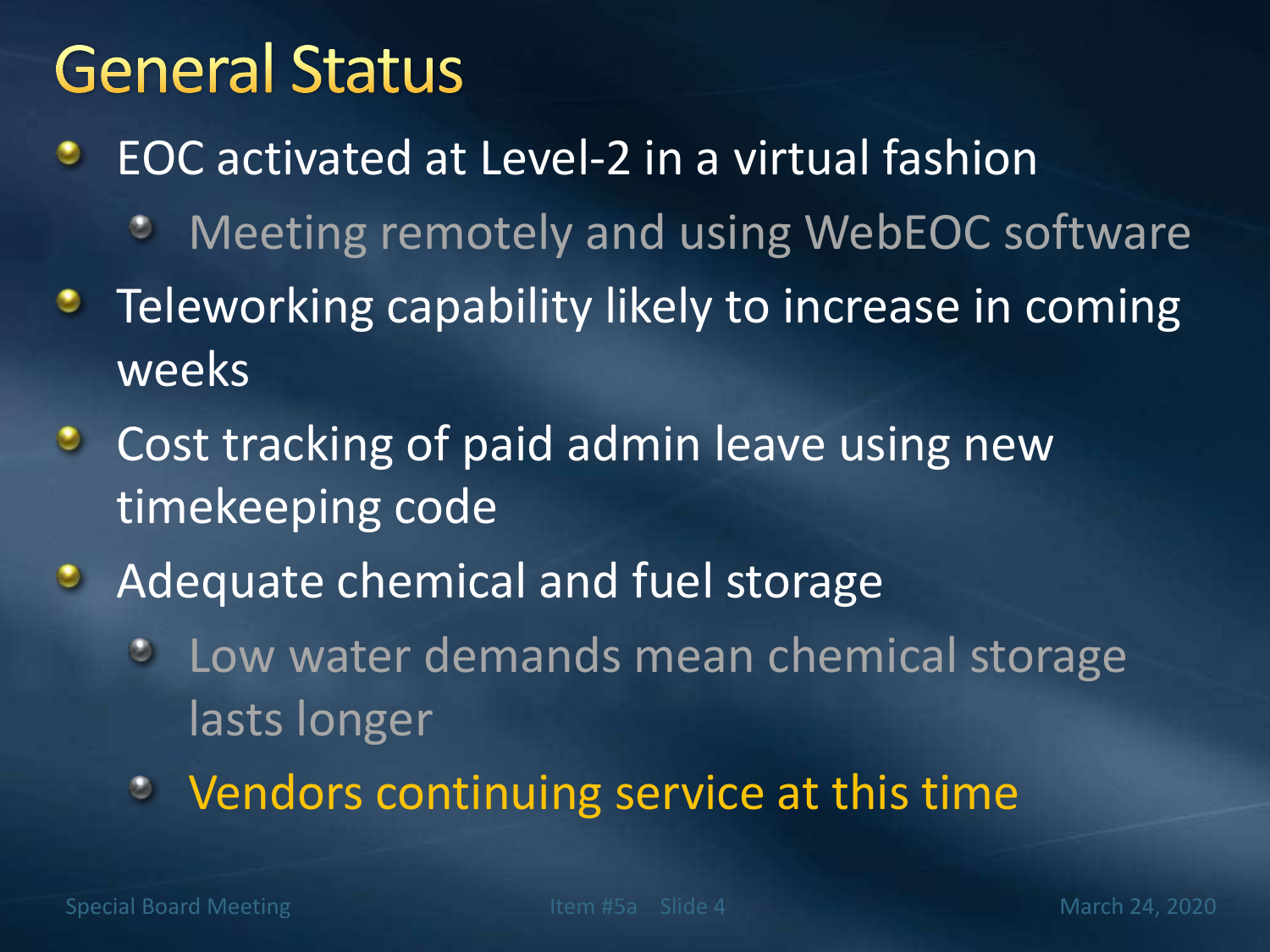# **Social Distancing and Cleaning Reduce Employee Exposure**

- Maximize remote work approaches for ٠ employees
	- Also reduces exposure for those that continue to work in facilities
	- **Staff using calls/video conferencing in place of** face-to-face meetings (also in the field)
- Increased cleaning of all high-touch surfaces ۰
- Contracted for deep cleaning of facilities if/when ٠ exposure occurs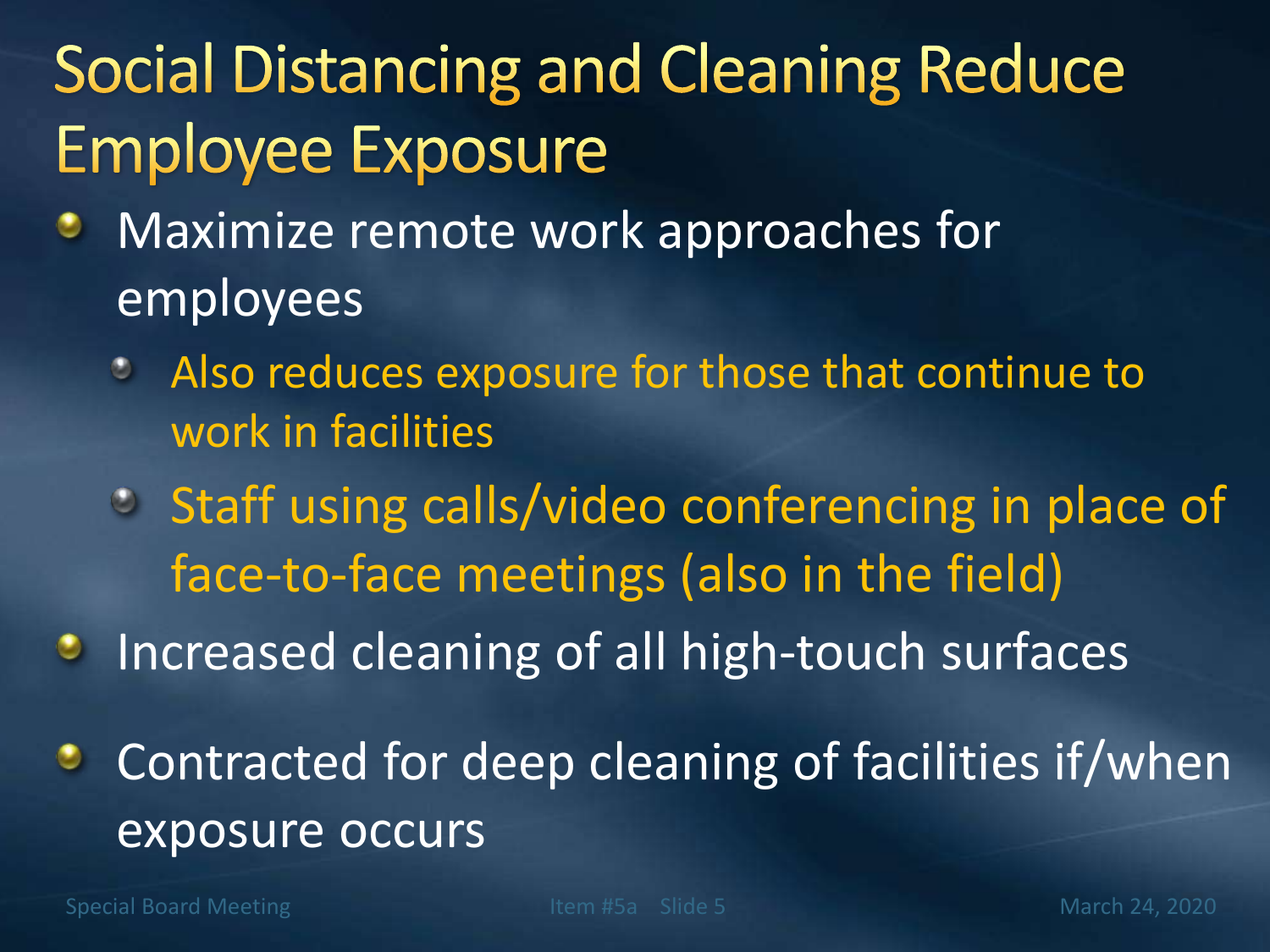# **Operational Changes Reduce Employee Exposure**

- Implementing micro-team concept to reduce impact if/when infection occurs
	- Rotations of micro-teams in the field to reduce exposure within similar functions
- **Establishing back-up operations control centers** 
	- **Similar for control rooms at treatment plants**
- Special Board Meeting The Item #5a Slide 6 March 24, 2020 Prepared to divert from normal operations while maintaining regulatory compliance if absenteeism becomes an issue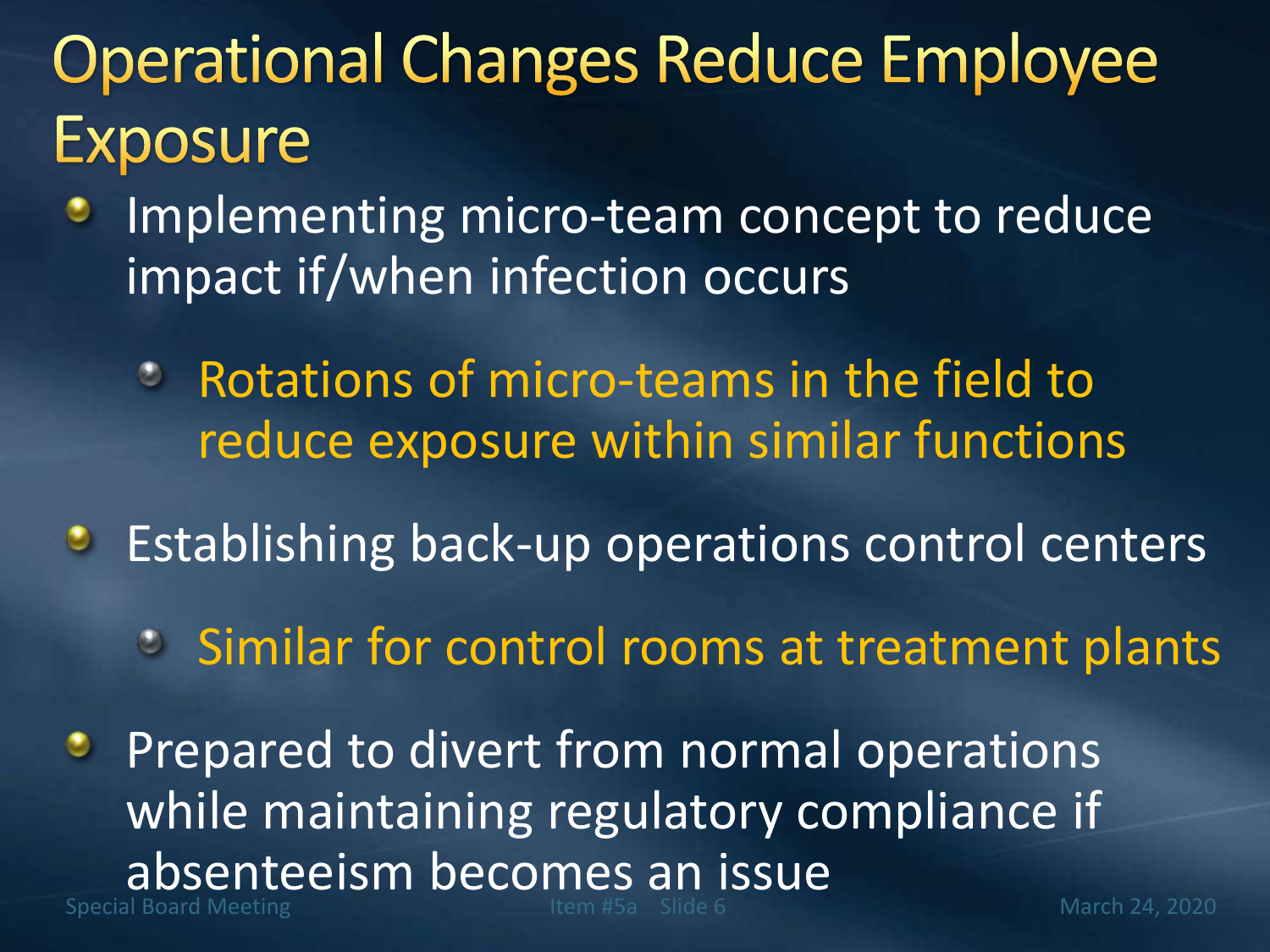## **Prioritizing Capital Projects**

- Continuing work on critical projects ٠
	- One week pause on projects while working with  $\circ$ contractors to identify any safety challenges
	- **May be delays if/when contractor forces are** affected by COVID-19
- **C** Contractors required to follow enhanced COVID-19 safety practices, including but not limited to social distancing
- Letters to contractors to document they are  $\bullet$ working on essential facilities
	- Important for State and County "stay home" ٠ orders

Special Board Meeting The Item #5a Slide 7 March 24, 2020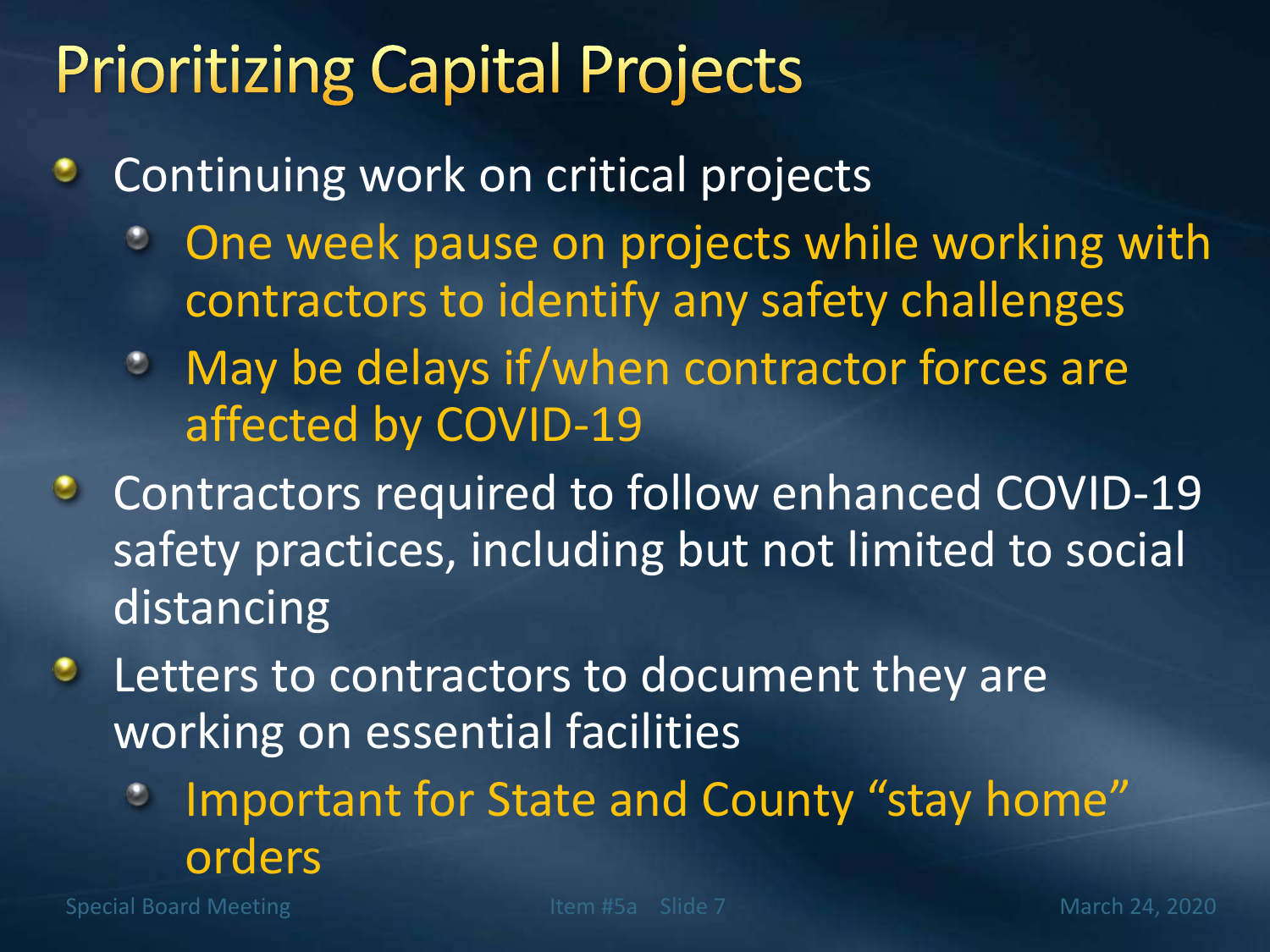# **Employee Communications Timeline**

- Feb 5: COVID-19 awareness, social distancing ۰
- March 13: paid admin leave will be available ۰
- March 16: implemented work status categories ۰
- March 17: declared state of emergency  $\bullet$
- **March 19: cyber security awareness, proper** accounting of paid admin leave
- March 20: description of Governor's "Stay ۰ Home" order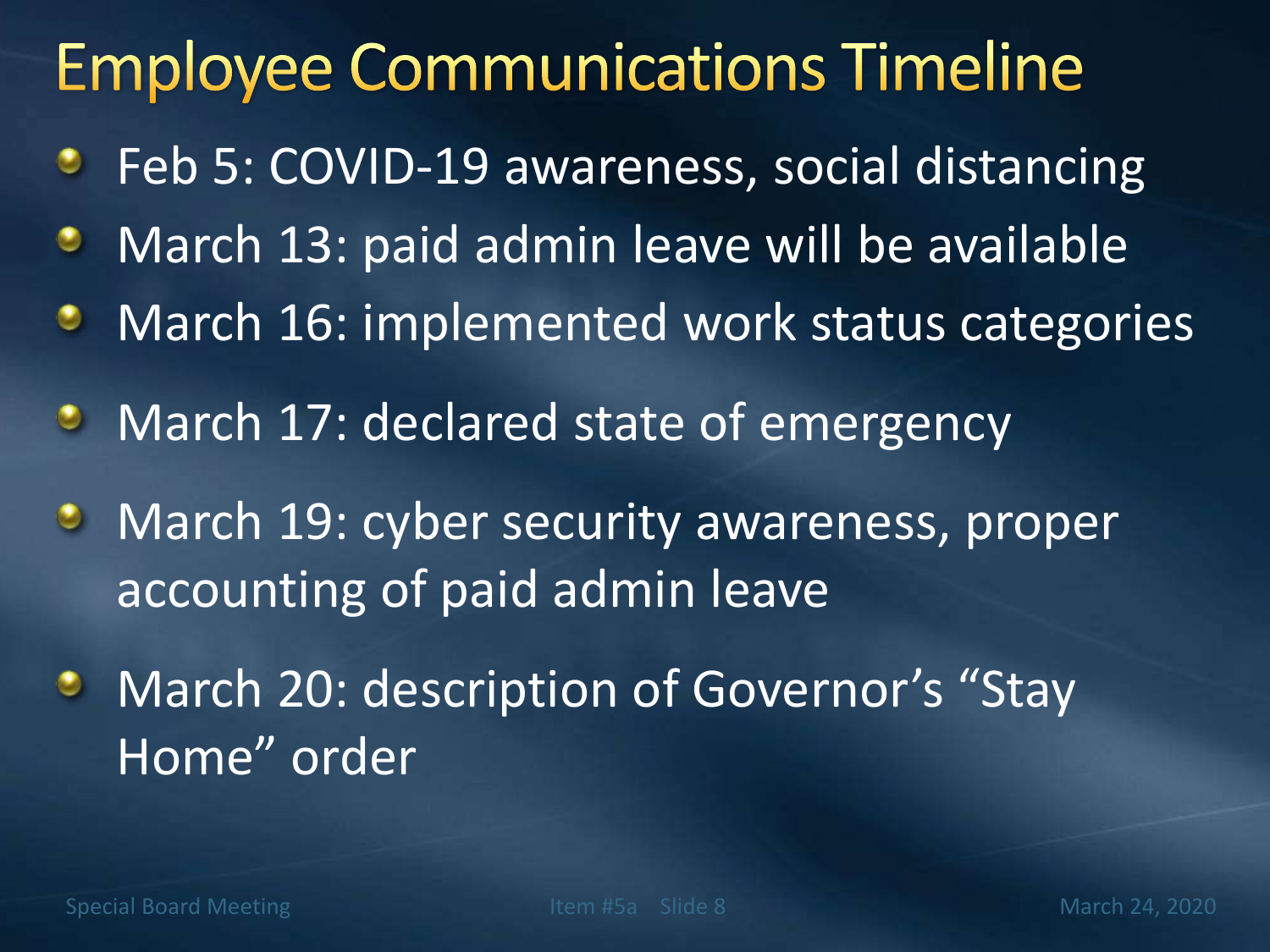# **Member Agency Communications Timeline**

- March 13 mtg: ۰
	- First mtg held remotely  $\bullet$
	- **<sup>3</sup>** Review of pandemic action plan
- $\bullet$ March 20 mtg:
	- <sup>2</sup> Sharing of Metropolitan's response efforts
	- Round table of agency actions/lessons learned
- March 20 memo:  $\bullet$ 
	- Communication toolbox for COVID-19 issues٥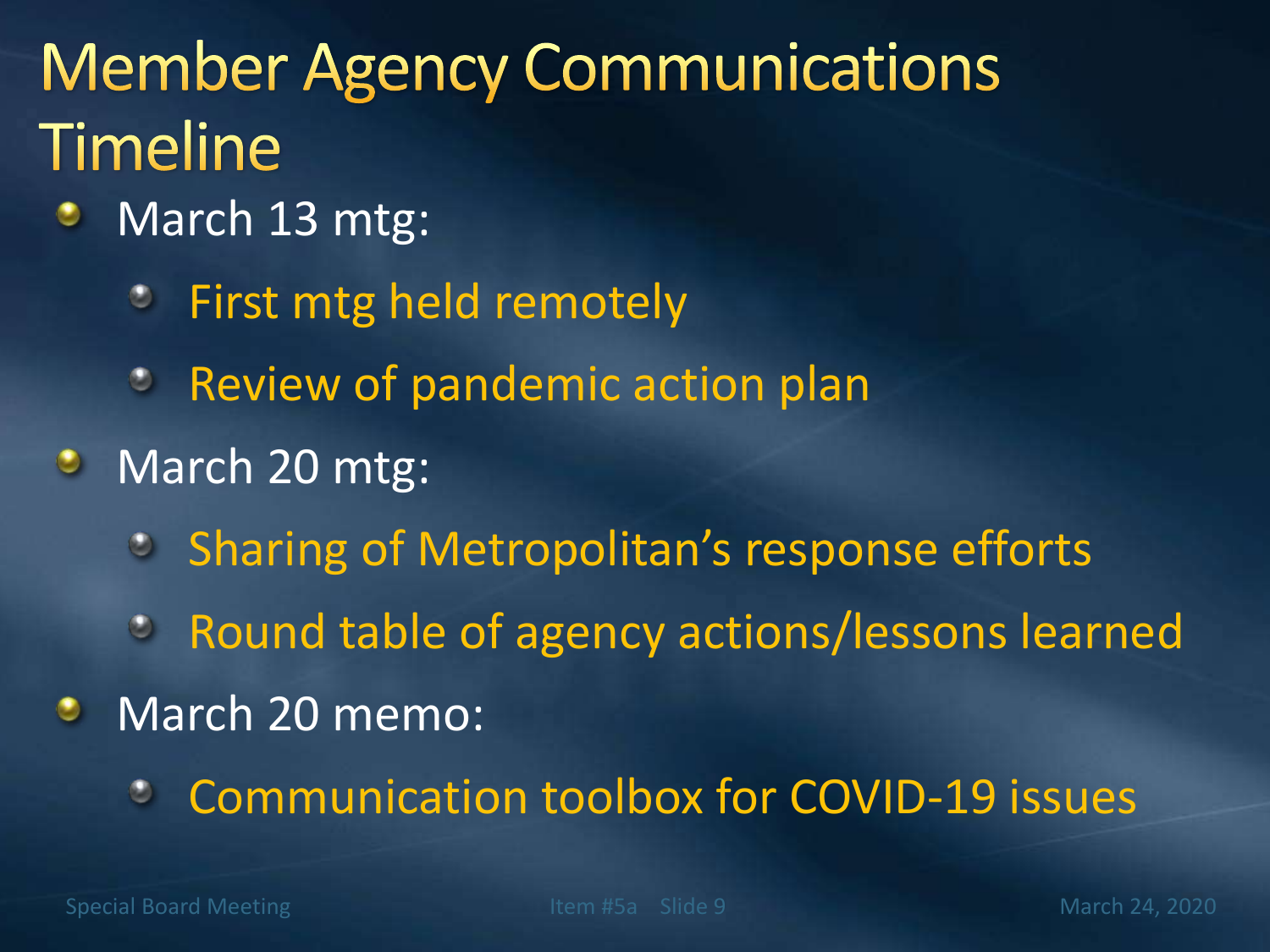## **Next Steps**

- Monitor workforce health and effectiveness ۰ Will likely need to adjust approach over time
- Continue agency coordination and sharing ۰ Member agencies, State, CUWA, CUEA, AMWA
- Increasing remote work opportunities  $\bullet$ Use of technology and focus on training $\odot$